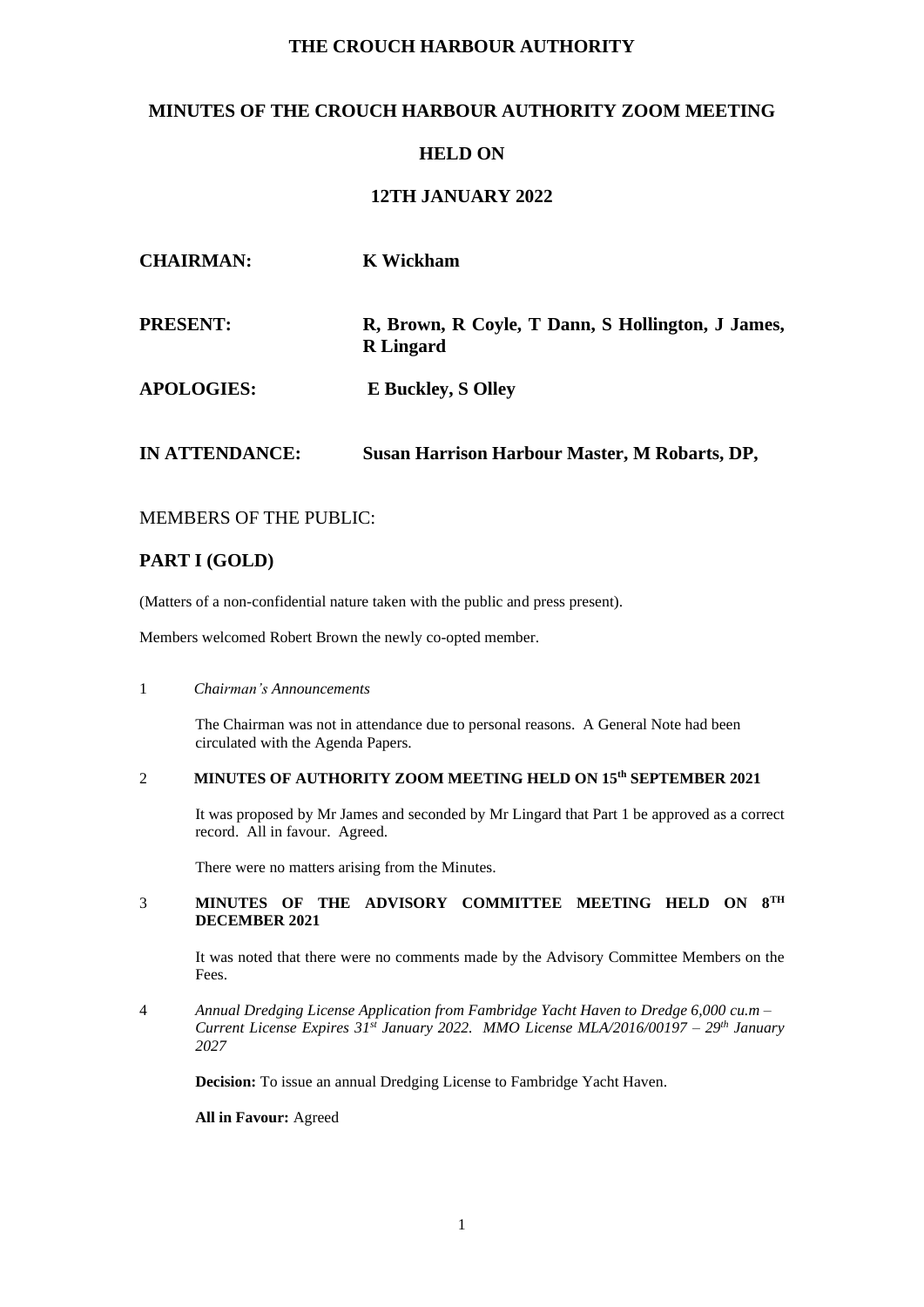5 *Works to Longview, Esplanade, Hullbridge, Essex, SS5 6LX – Mr T Coe MMO Reference MLA/2021/00169*

#### **Discussion:**

CHA issued a one-year Works License to Mr Coe in 2019. A fee of £1,940 was paid by Mr Coe, however not all the works were completed due to the restraints during Covid.

Mr Coe has since revised the plans to his jetty and the MMO are currently seeking the Authority's views on the revised plans.

Members had been provided with the revised plans and they were asked at the meeting to decide whether to issue a new License to Mr Coe for the revised works, and at the same time to decide the fee.

Currently no planning permission has been submitted. The Harbour Master reiterated the fact that as in all Works License applications, until the applicant had all the necessary consents in place from the various organizations then a License could not be issued.

The Harbour Master said that there was a personal issue with Mr Coe's neighbour, but this was something that the CHA could not get involved with providing the structure was on his own foreshore. Land Registry Title ownership has been established and once all the consents were in place, she did not see this as being an issue.

#### **Decision:**

- In view of the change in design between the original jetty and the revised plans it was decided that a second License should be issued.
- Rather than charging the full amount for the Works License. The fee should be calculated on the 2021 Works License Fees with a discount of 50%.

#### **Action Items:**

**To be Actioned by:** 

**All in Favour:** Agreed

6 *Works License Application Mr R Butler, 20/20a Kingsmans Farm Road, Hullbridge, SS5 6QB MMO Reference MLA/2021/00410*

**Discussion:** Members were consulted originally on the Application but there have now been revised plans that the MMO have asked the CHA to comment on.

Planning consent will be made within the next couple of weeks.

**Decision:** To issue a Works License to Mr Butler on confirmation of all consents being in place and that the structure was on the owner's property.

**Action Items:**

**To be Actioned by:** 

**All in Favour:** Agreed